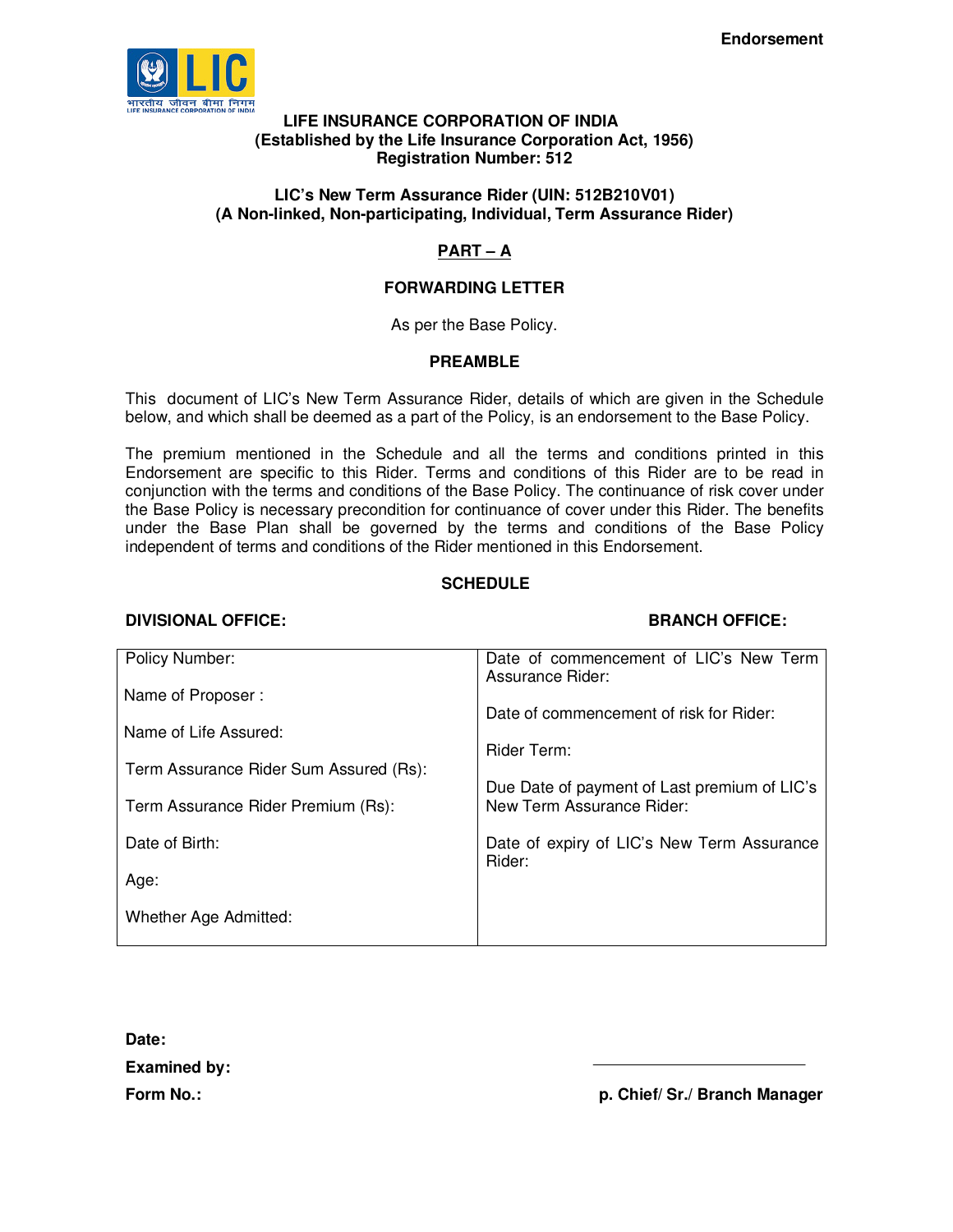# **PART – B: DEFINITIONS**

The definitions of terms/words used in this Rider Document are as under:

- 1. **Age** is the age nearer birthday of the Life Assured at the time of commencement of this Rider except for age 18 yrs for which the age is in completed year.
- 2. **Base Policy** refers to the Policy to which this Rider Document is attached.
- 3. **Date of commencement of LIC's New Term Assurance Rider** is the start date of this Rider.
- 4. **Date of commencement of risk for Rider** is the date on which the Corporation accepts the risk for insurance (cover) for the Base Policy along with this Rider as evidenced in the Schedule of the Rider.
- 5. **Death Benefit** means the benefit, which is payable on death, as specified in Condition 1.A of Part C of this Rider Document.
- 6. **Life Assured** is the person on whose life the insurance cover has been accepted for the Base Policy along with this Rider.
- 7. **Limited Premium Payment Policy** means the non-linked insurance policy other than single premium policy, where the premium payment period is limited compared to the policy term, and premium are payable at regular intervals like yearly, half yearly, quarterly, monthly or any other intervals as approved by the Authority.
- 8. **Proposer** is a person who proposes the life insurance proposal for the Base Policy along with this Rider.
- 9. **Regular Premium Policy** means non-linked insurance policy, where the premium payment is throughout the term of the policy or premium payment term of the policy, and premiums are payable at regular intervals like yearly, half-yearly, quarterly, monthly or any other interval as approved by the Authority.
- 10. **Rider** is an additional cover which can be opted for along with Base Policy.
- 11. **Rider Benefits** means an amount of benefit payable on a specified event offered under this Rider, and is allowed as add-on benefit to benefit under Base Policy.
- 12. **Rider Term** is the period, in years, as chosen by the policyholder and mentioned in the Schedule, commencing from the Date of commencement of LIC's New Term Assurance Rider to the Date of expiry of LIC's New Term Assurance Rider
- 13. **Schedule** is the part of this Rider document that gives the specific details of your Rider.
- 14. **Single Premium Policy** means non-linked insurance policy, where the premium payment is made in lump sum at the inception of the policy.
- 15. **Term Assurance Rider Premium** is the premium payable by the policyholder along with the premium under Base Policy towards the additional cover/benefit opted under the Rider, if opted.
- 16. **Term Assurance Rider Sum Assured** amount specified in the Schedule as opted by the Policyholder at the time of taking the policy.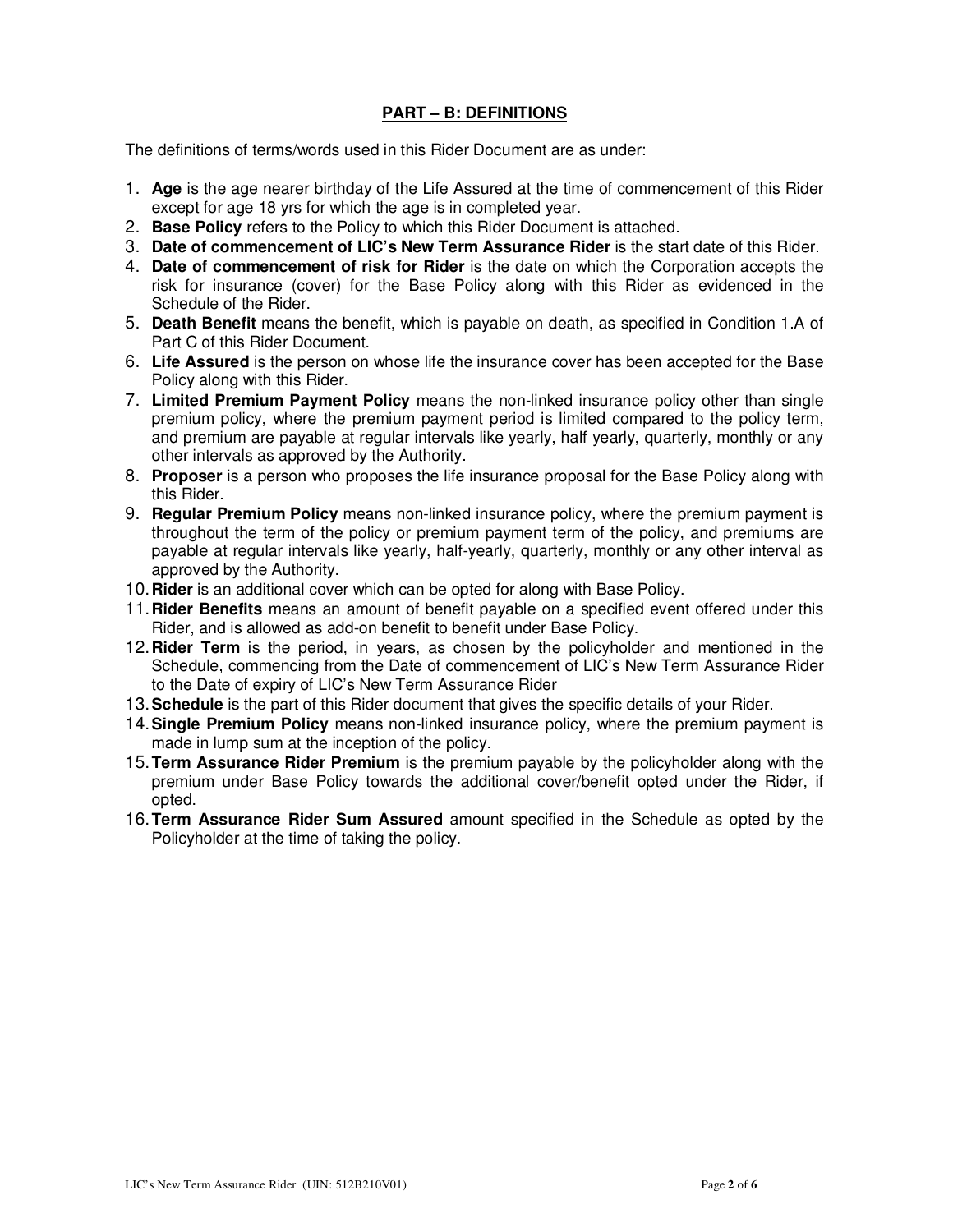# **PART – C: BENEFITS**

**1.** The following benefits are payable under an in-force Rider:

# **A. Death Benefit:**

On death of the Life Assured before the stipulated date of expiry of this Rider, provided Rider along with the Base Policy is in-force, an amount which shall be highest of Term Assurance Rider Sum Assured or 10 times the annualized premium or 105% of total premiums paid upto the date of death, shall be payable.

The premium mentioned above shall be the premium in respect of Term Assurance Rider excluding taxes and extra premium, if any.

**B. Maturity Benefit:** No maturity benefit is payable under this Rider.

#### **2. Payment of premiums:**

- (a) The Term Assurance Rider premium, including the applicable taxes from time to time, is payable only along with the premium for the Base Policy and cannot be paid separately.
- (b) The premiums under the Rider are payable till the stipulated date of payment of last premium of LIC's New Term Assurance Rider or earlier death of the Life Assured.
- (c) Once a claim under LIC's New Term Assurance Rider has been admitted, no subsequent premium towards this benefit shall be charged from the next policy anniversary.
- (d) In case of death of Life Assured under an in-force policy wherein all the premiums due till the date of death have been paid and where the mode of payment of premium is other than yearly, balance premium(s), if any, falling due from the date of death and before the next policy anniversary shall be deducted from the claim amount.
- (e) The additional premium paid in respect of this Rider shall not be taken into account for determination of Death Benefit of the Base Policy and in calculating the surrender value of the Base Policy.
- **3. Grace period:** Same as mentioned under the Base Policy.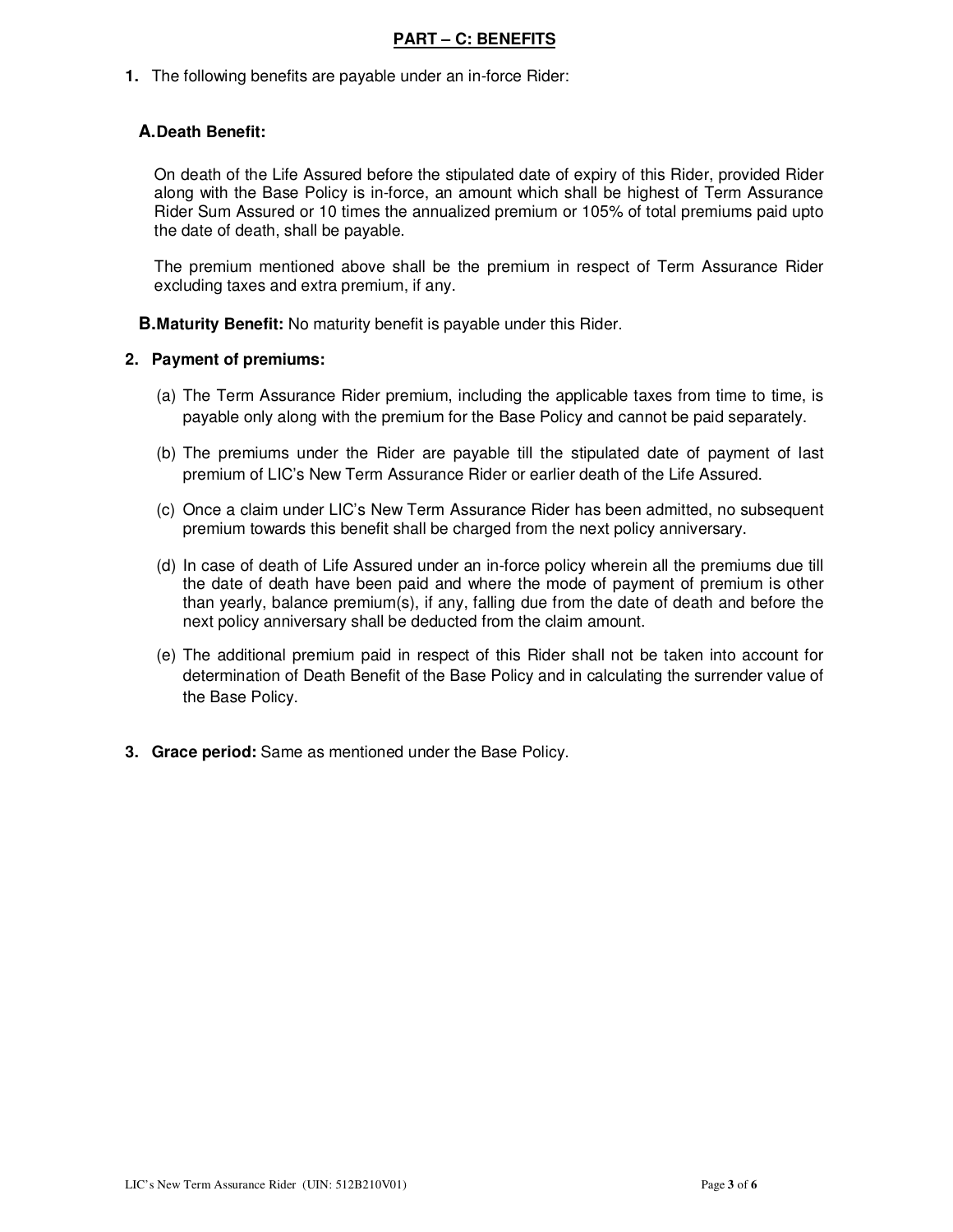# **PART – D: CONDITIONS RELATED TO SERVICING ASPECTS**

**1. Proof of Age:** Same as mentioned under the Base Policy.

### **2. Forfeiture and Non-forfeiture Regulations:**

**Forfeiture in Certain Other Events:** Same as mentioned under the Base Policy.

**Non-forfeiture Regulations**: These provisions do not apply to this Rider as it does not acquire any paid up value and the Rider benefit ceases to apply, if Base policy is in lapsed/ paid-up condition.

### **3. Revival of lapsed Policies:**

The revival of the Rider will be considered along with the revival of the Base Policy and shall be revived in accordance with the Underwriting policy of the Corporation. The terms and conditions are as mentioned under "Revival of Lapsed Policies" in Part D of the Base Policy Document.

**4. Surrender Value:** No surrender value will be available under this Rider. In case of regular premium policies, nothing shall be refunded in respect of this Rider.

However, , in case of Single and Limited premium payment policies on surrender of the Base Policy to which this Rider is attached, provided all the due premiums in respect of this Rider and Base Policy have been paid, a proportion of additional Term Assurance Rider premium charged in respect of cover after premium payment term shall be refunded. The amount to be refunded shall be as mentioned below:

Regular premium policies: Nothing shall be refunded.

Limited premium payment policies:

- a) Refund shall only be payable if full premiums have been paid for atleast
	- first two consecutive years in case of premium payment term less than 10 years
	- first three consecutive years in case of premium payment term of 10 years or more
- b) For Surrender during premium payment term;

75% \* d\* (Pppt-Pn)\*(Term Assurance Rider Sum Assured/1000)

c) For Surrender after premium payment term;

75% \* Pppt \*(Term Assurance Rider Sum Assured/1000)\*(ppt/n)\*(n-t)

#### Single Premium policies:

90% \* (Single Premium for Term Assurance Rider Sum Assured/n)\*(n-t)

Where;

- Pppt =Tabular annual premium for the Limited premium payment term per Rs. 1000/- Term Assurance Rider Sum Assured at inception
- $Pn =$  Equivalent Tabular annual Regular premium per Rs. 1000/- Term Assurance Rider Sum Assured applicable to the Policyholder's age at inception and Rider term being n years.

(Above Premiums excludes taxes and extra premium, if any)

d=policy duration elapsed in completed years as on date of surrender

n= Rider Term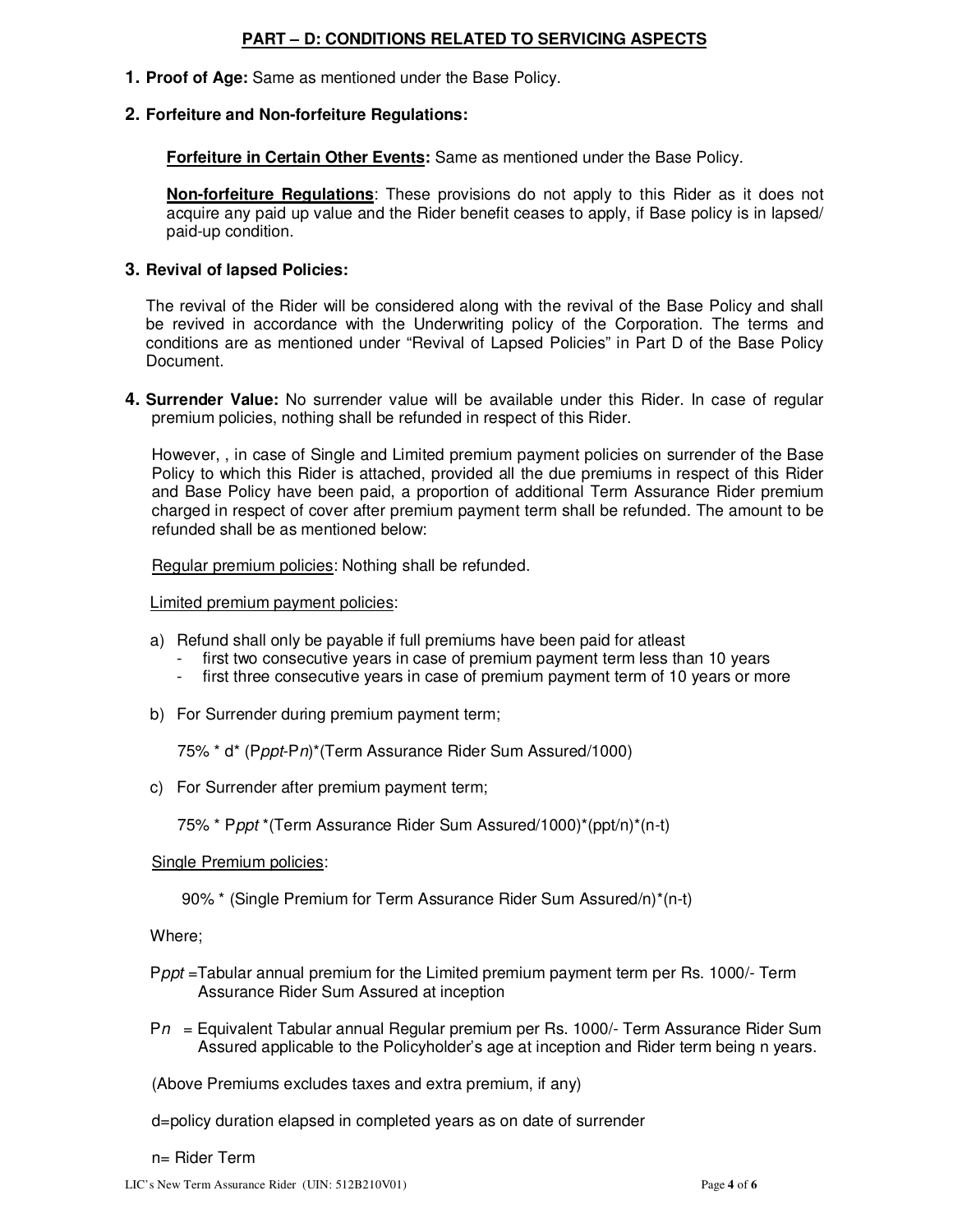ppt=Premium payment Rider term

t=policy duration elapsed in nearest completed years as on the date of surrender

**5. Loan:** No loan will be granted under this Rider

# **6. Termination of LIC's New Term Assurance Rider:**

The LIC's New Term Assurance Rider will terminate on the earliest of:

- The date on which the death benefit is admitted under this Rider.
- The date of expiry of the LIC's New Term Assurance Rider (as mentioned in the Schedule).
- The date on which the Base Policy to which the Rider is attached terminates or is converted into a paid up policy.

## **7. Free look period:**

During the Free Look period, If the policyholder is not satisfied with the "Terms and Conditions" of the Rider, the Rider may be returned to the Corporation within 15 days (30 days if the policy is purchased online) from the date of receipt of the policy stating the reason of objections. On receipt of the same the Corporation shall cancel the Rider and return the amount of premium deposited for this Rider after deducting the **proportionate risk premium (for this Rider) till the date of receipt of returned policy document, charges for medical examination, special reports, if any, on account of Rider inclusion and stamp duty charges.**

# **PART E**

## **Not Applicable.**

# **PART – F: OTHER TERMS AND CONDITIONS**

## **1. Conditions and restrictions:**

LIC's New Term Assurance Rider is available only at the inception of the policy on payment of additional premium. The Rider Premium is payable only along with the premium for the Base Policy and cannot be paid separately. The cover under this Rider shall be available only till the Date of expiry of LIC's New Term Assurance Rider.

The additional premium for this Rider will be required to be paid till:-

- the premiums under the Base Policy have been paid; or
- the policy anniversary on which the age of the Life Assured is 75 years; or

• for 35 years from the Date of commencement of LIC's New Term Assurance Rider; whichever is earlier.

However, the premiums under the Base Policy with which this Rider is attached shall be paid as per the terms and conditions of the Base Policy.

The maximum cover for this Rider shall be Rs. 25 lakhs taking all Term Assurance Riders under all existing policies of the Life Assured taken from Life Insurance Corporation of India including the new proposal under consideration. If there be more policies than one and if the total Term Assurance Rider Sum Assured exceeds Rs. 25 lakhs, the benefits shall apply to the first Rs. 25 lakhs Term Assurance Rider Sum Assured in order of date of policies issued.

**2. Assignments and Nominations:** Same as mentioned under the Base Policy.

## **3. Suicide Claim Provision Exclusion :**

This Rider can not be issued on stand alone basis and shall be attached with a Base Policy. Therefore, the suicide claim provision as mentioned in the Base Poicy with regard to Rider would apply.